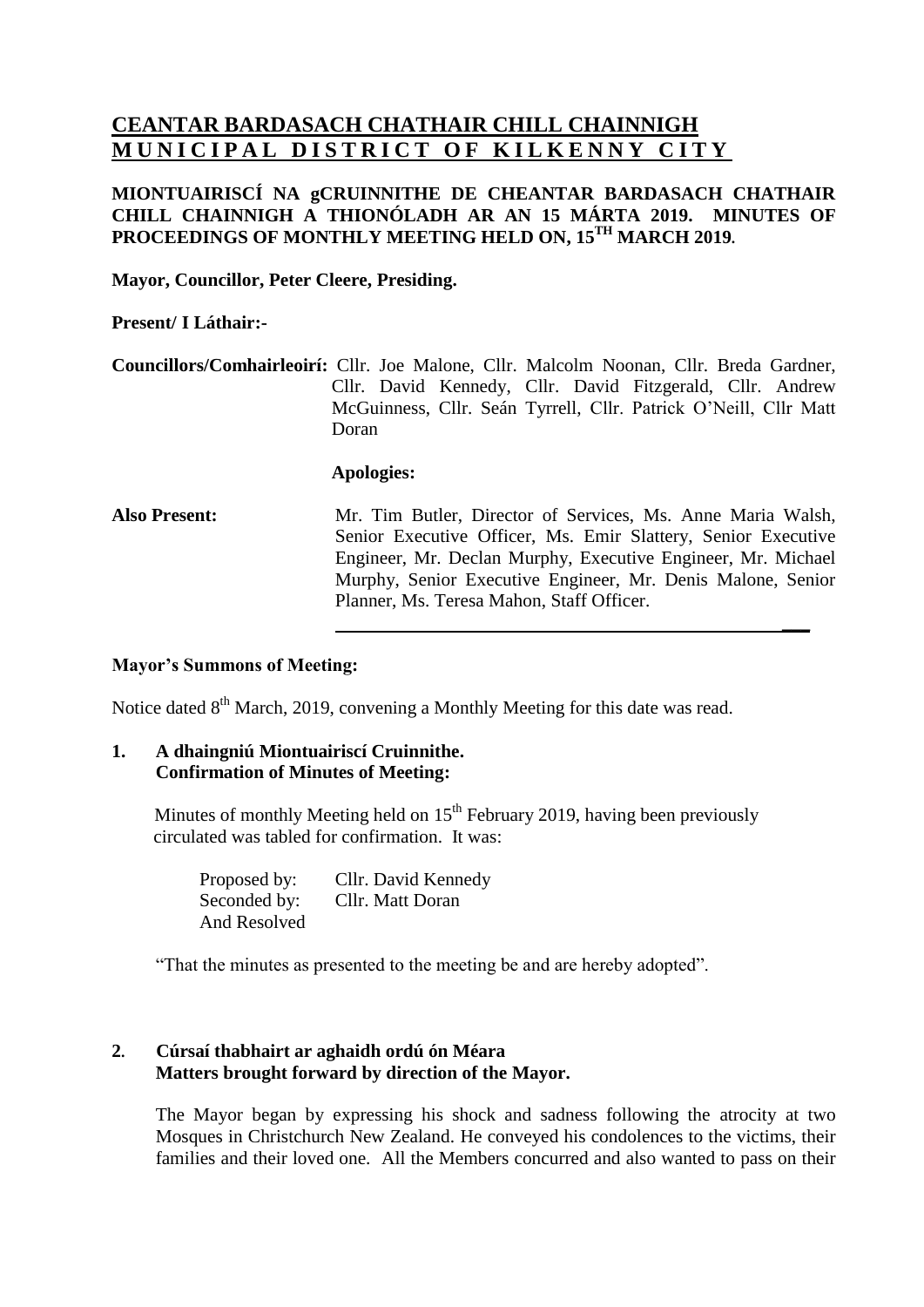condolences to the family of Michael Ryan the UN aid worker who died in the Ethiopian Airline disaster. A minute silence was held for all the victims.

 The Mayor acknowledged the following recent achievements and all those involved in the following Projects/Events which he attended/will attend:

- Kilkenny Chamber of Commerce Presidential lunch.
- Rotary Awards.
- Blue Light Ball.
- Carlow/ Kilkenny Garda Youth Awards.
- Reception for Kilkenny Water Safety.
- Newpark Close & Fr. McGrath Centre healthy celebrations.
- $\bullet$  10<sup>th</sup> Anniversary of Gaírdín Na Ghorta in Newmarket.
- Mr. Personality launch.
- Irish Wheelchair Association fund raising event.
- Kilkenny Music Festival.
- Congratulations to Kilkenny Crystal in Callan on making the crystal bowl, which was presented to President Donald Trump by An Taoiseach Leo Varadkar for St. Patrick's Day.
- Congratulations to the committee and all involved in St Patrick's Day celebrations and **Tradfest**
- Best wishes passed on to Ballyhale Shamrocks in the All Ireland Club Final.
- Best wishes to Lucy Dollard who is representing Ireland in the Special Olympics World Games in Abu Dhabi.

It was Proposed by Cllr. Joe Malone Seconded by Cllr. Breda Gardner

And agreed;

"That a reception in City Chambers be held in her honour"

 It was Proposed by: Cllr. Sean Tyrrell Seconded by: Cllr. Breda Gardner

And agreed;

"That the standing order citing the sequence of items to be dealt with in the meeting be suspended to allow the Notion of Motions to be heard first". At the previous MD meeting time ran out and some of the Notion of Motions were not heard.

## **6. Fógra Foriarratais in ainm an Comh. Joe Malone dar dáta 18th January, 2019. Notice of Motion in the name of Cllr. Joe Malone received 18th January, 2019.**

**"**Calling on this MDM Council to agree to have a voluntary poster free election in Kilkenny City & Environs in next local election on 24th May 2019".

Cllr Joe Malone explained that other Councils had taken the decision to hold a poster free election campaign and he was asking the Members here to support his motion. He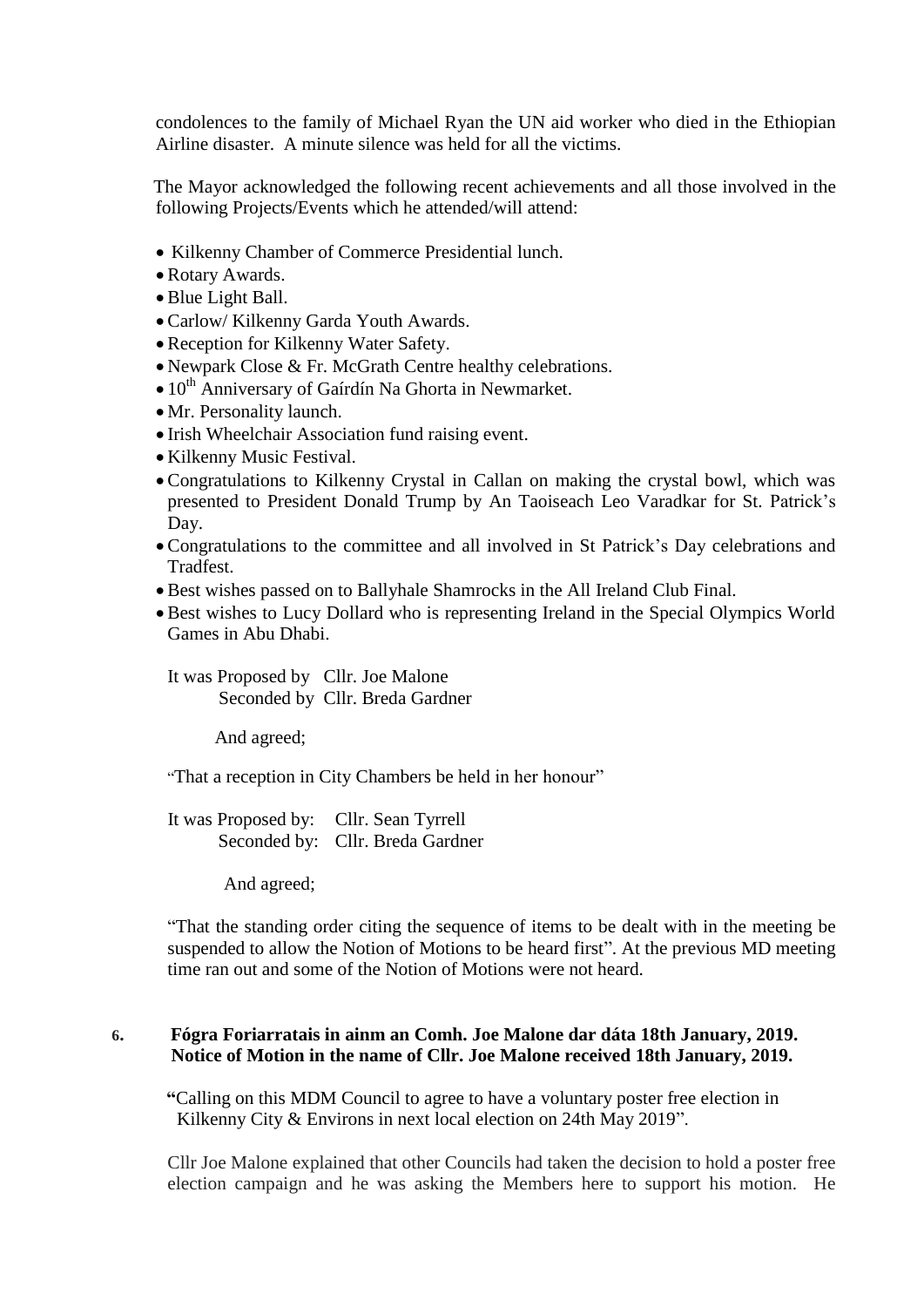confirmed that he would be donating his poster fund to local charity Teac Tom instead. He apologised to the Mayor for his remarks at the February MD meeting

Mr. Tim Butler clarified that the Municipal District did not have any statutory powers to stop anyone putting up posters and any such arrangement would have to be on a voluntary basis.

A discussion took place with some Members agreeing that they would not be using posters. Other Member stated that they would be using poster or a restricted number of posters, citing their use in the democratic process and the fairness to newcomers . Bylaws could be looked at in the future but for the upcoming local elections it is to late to make any changes. Members agreed that the effect on the environment should be taken into consideration and at the very least no corriboard should be used, the poster should be removed after the elections along with all the cable ties.

# **7. Fógra Foriarratais in ainm an Comh. David Fitzgerald dáta 23rd February, 2019. Notice of Motion in the name of Cllr. David Fitzgerald received 23rd February, 2019.**

It was Proposed by: Cllr. David Fitzgerald Seconded by: Cllr Malcolm Noonan And agreed;

"That Kilkenny MDC significantly increase the number of electric vehicle charging points across Kilkenny City to meet the predicted increase in electric vehicles on the roads"

Cllr. Fitzgerald explained that he wanted to see a significant increase in the charging points for electric vehicles in the City and that the Council take a proactive approach and not wait for people to buy these cars before providing the charging points.

Cllr Noonan spoke about the students protesting outside City Hall over climate change and the need for the MD to make a bold statement.

Mr. Tim Butler confirmed that the 3 Counties Energy Agency (3 CEA) had made an application for funding for charging points, which was unsuccessful. The ESB had approximately 17 million for similar projects nationwide but the majority of this money will more than likely be spent in Dublin. A policy should be developed for the City and County but as significant funding would be required the policy should be through the SPC.

# **8. Fógra Foriarratais in ainm an Comh. Patrick O'Neill dáta 8th March, 2019. Notice of Motion in the name of Cllr. Patrick O'Neill received 8 th March, 2019.**

It was Proposed by: Cllr. Patrick O'Neill Seconded by: Cllr Breda Gardner And agreed;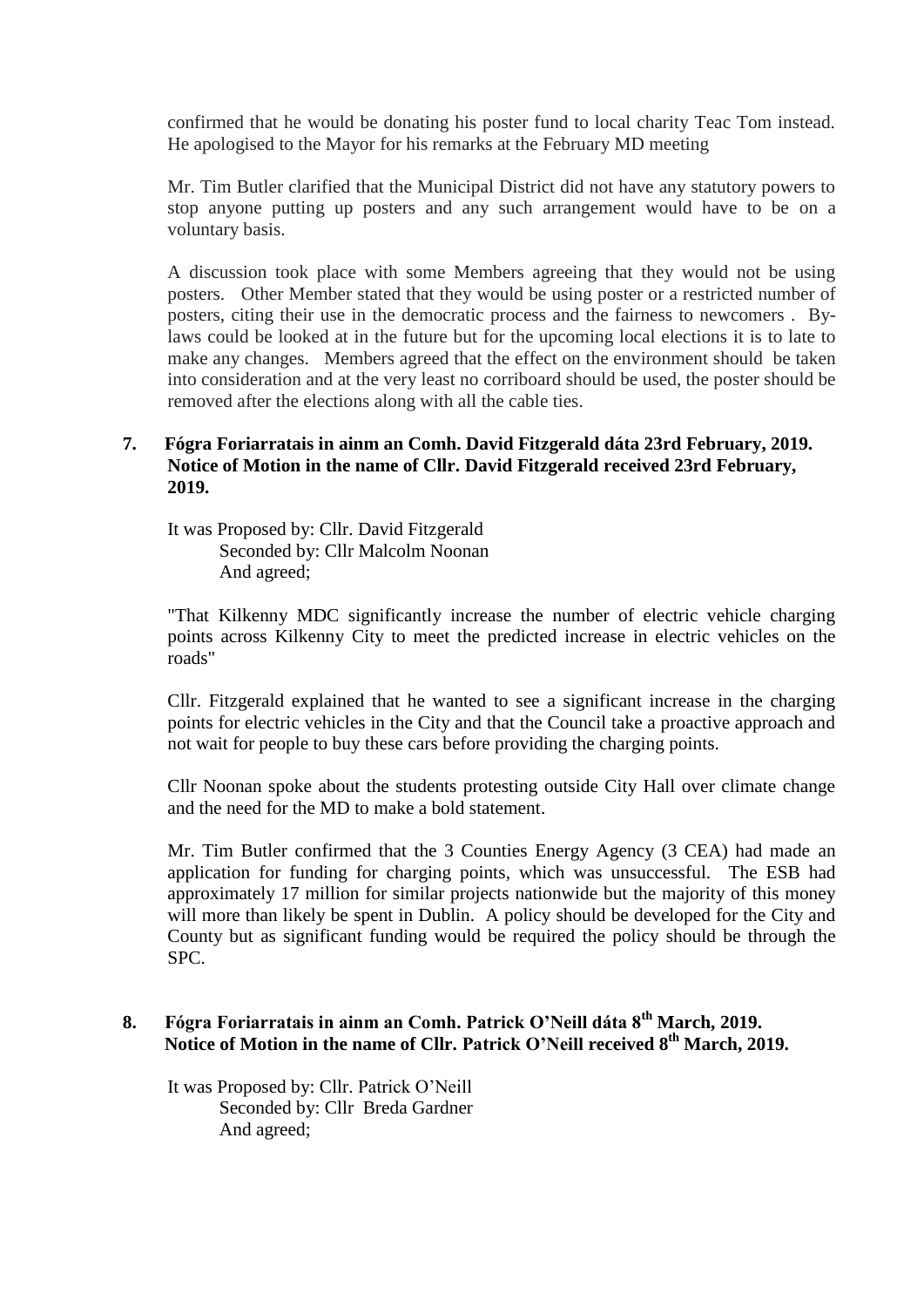"That Kilkenny County Council install mobile cameras at river access points in the City similar to those at our bottle banks in order to tackle the rising issue of illegal dumping in the River Nore"

Cllr. O'Neill explained that he was bringing this notion forward as the people of Bennettsbridge and Thomastown felt that there was more illegal dumping going into the River Nore that ever before. If cameras were placed in areas where cars could pull in, it could prevent the dumping similar to what was achieved at bottle/bring banks. Cllr. Gardner suggested that this proposal should be brought to the Environmental SPC. Cllr. McGuinness understood that the Environmental staff were already providing this service. If they are contacted regarding litter black spots they install mobile camera to address the issue.

Mr. Tim Butler confirmed that he would bring this item to the attention of the Environment Section. CCTV is used widely around the County to catch offenders and had been very successful with 65 prosecutions this year so far.

## **3. Corcaigh an Iarthair - nuashonrú LIHAF.**

Western Environs – LIHAF update

Mr. Michael Murphy, Senior Executive Engineer and LIHAF Project Manager provided an update on Western Environs infrastructure scheme in Kilkenny City. He explained that the scheme had been in the Development Plans since 1986. In 2004 a LAP was developed for the Western Environs, Part 8 was secured and CPO's approved but the downturn in the economy of 2007/2008 halted the plans. In 2016 the Council made a successful application for funding under LIHAF, the fund that was put in place to provide the infrastructure to encourage private housing developments.

He confirmed that in the area there is existing permission for 49 housing units, new permission for 54 units, application on appeal for 56 units and potential of more than 3000 units once services are in place (15 years). The plan also includes two secondary schools, a new primary school, a linear park and a neighbourhood centre.

# M**ayor Peter Cleere vacated the chair and was replaced for a short period by the Deputy Mayor Joe Malone.**

The scheme extends from the Callan Road to the Kilmanagh Road and will be designed to alleviate any historical flooding issues. The proposed road will be a single carriageway with footpaths, cycleways and public lighting on both sides. Included in the road construction will be the necessary services required for the future development of the area, water, sewerage etc. Mr. Murphy concluded with details on the estimated costs of the scheme.

## M**ayor Peter Cleere returned to the chair.**

Members thanked Mr. Muphy and raised the following queries/questions/obersavations in relation to the scheme:

- Funding for CPO's/ acquisition of lands for housing by Kilkenny County Council.
- Preservation of features such as culverts and stonework on the River Breagagh.
- Possibilities of traffic problems.